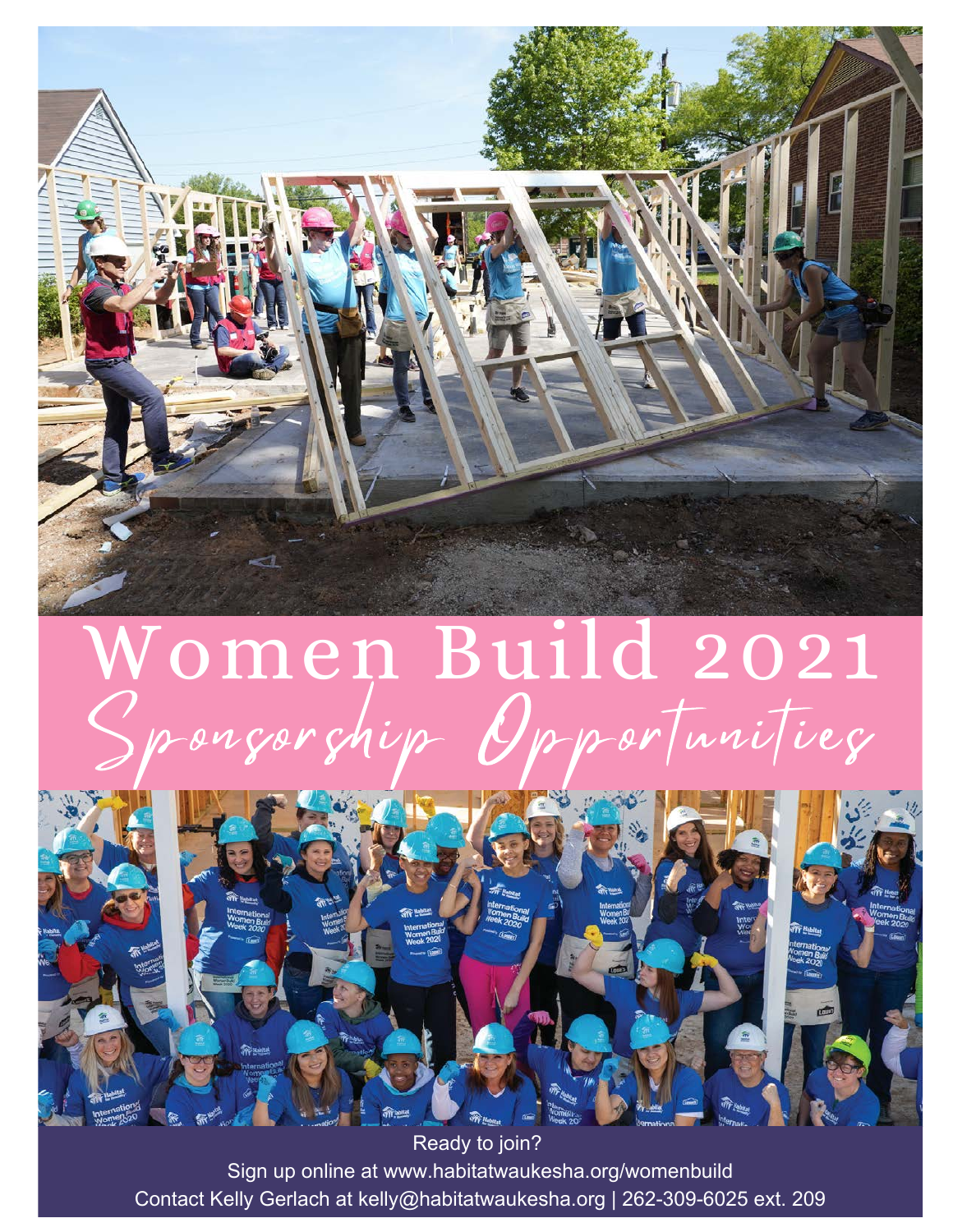

## WHO WE ARE

Habitat for Humanity of Waukesha County, an affiliate of Habitat for Humanity International, is an independent, locally run nonprofit organization that provides affordable homeowners to low-income families in Waukesha County.

We are dedicated to empowerment, not entitlement, and bringing people together to build and repair hope, homes, and community.

Since 1987, Habitat Waukesha has built 34 homes, with three more set for completion in 2021 - helping provide safe and decent housing to our partner families.

We provide a hand-up, not a handout. An important part of our mission is to build communities and look for opportunities to partner with our families as well as our local community to create a better Waukesha County, where everyone has a place to call home.

# **We Habitat**<br>for Humanity®<br>of Waukesha County What is Women Build?

Habitat for Humanity was founded on the idea that every man, woman, and child have a decent and affordable place to live. Did you know that the majority of people populating Habitat homes are women and children?

Since 2008, Habitat for Humanity International runs a week-long event in March to empower women volunteers to participate in constructing a home for a local family.

## Women Build 2021

This year, during the month of May, Habitat Waukesha invites teams and individuals to join together through Women Build to raise funds and build homes!

This month-long event empowers women of all ages, backgrounds, and industries to come together to develop and expand the skills of women - all while building a home for a local family!

Habitat Waukesha is seeking sponsors to help reach our goal of \$50,000. Join as a team, or an individual - no experience necessary!

Benefits of corporate sponsorship include recognition in Habitat marketing, alignment with a strong, trusted, nonprofit, and participation on the construction site! Read on for specific sponsorship opportunities.

#### Ready to join?

Sign up online at www.habitatwaukesha.org/womenbuild Contact Kelly Gerlach at kelly@habitatwaukesha.org | 262-309-6025 ext. 209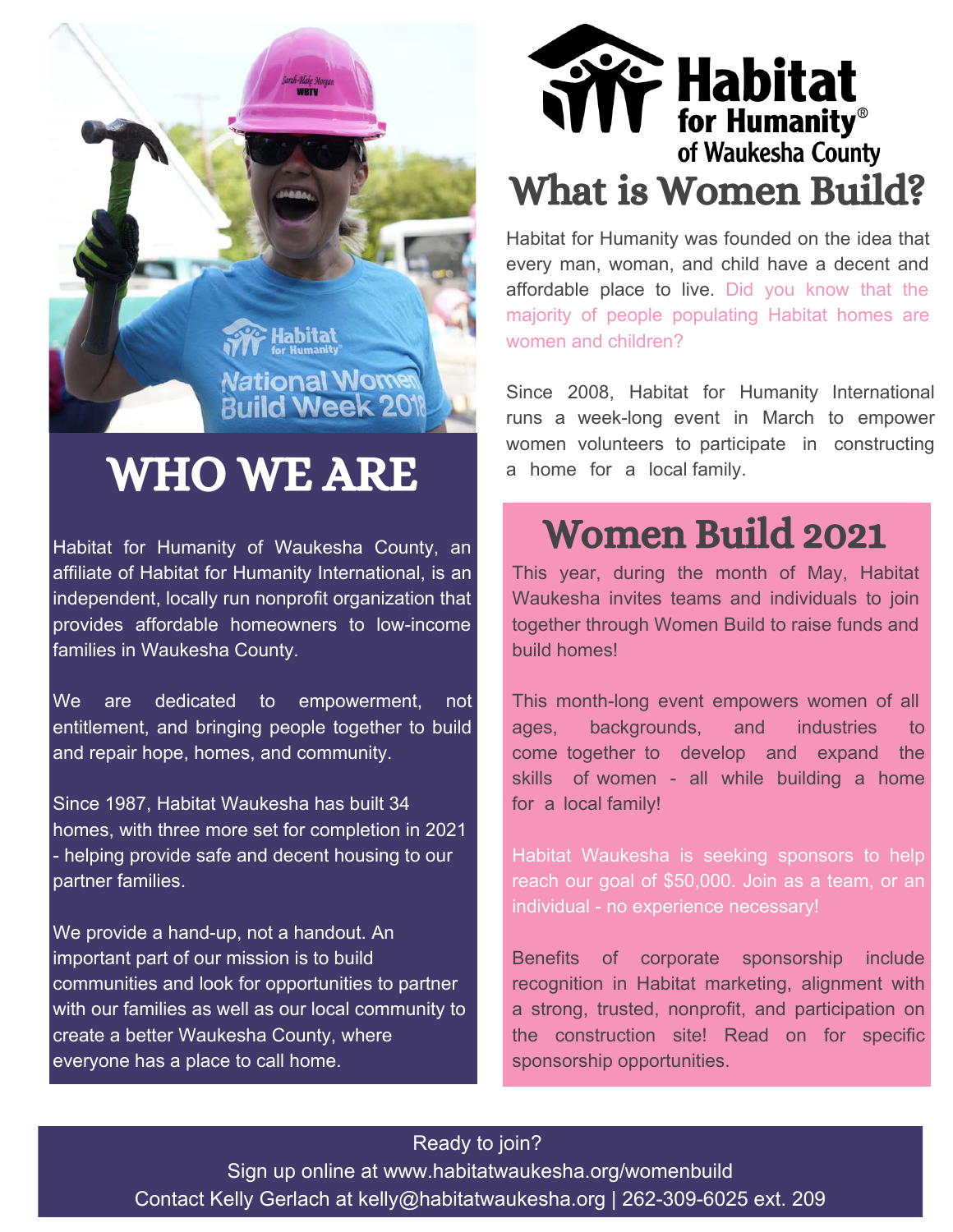

## $\overline{\mathscr{L}}$  Legacy Builder - \$15,000 (One Available)

- Title Sponsor of the home throughout 2021 from Women Build to the home dedication
- Opportunity to speak at Women Build kick-off
- 5 Build days for 5 team members during Women Build Month, and an additional 5 build days during the year
- T-shirts for 50 on-site volunteers
- Logo displayed as Title Sponsor on a sign at the build site for the duration of Women Build
- Logo on all Women Build marketing (print & electronic) and at Habitat Waukesha ReStore
- Logo on Women Build T-shirt as presenting sponsor
- Recognition as Title Sponsor in all marketing
- Logo prominently displayed as "presented by" on Women Build t-shirts and a sticker on the back of pink hard hats
- Logo on HFHWC website through 2021, with a link back to the company website
- Company included in all press releases and media communication
- Company listed as in next year's Women Build corporate packet
- Priority placement of 3 company banners on site (company to supply banners)
- Lunch while on site during Women Build
- Invite to the home dedication (end of 2021)
- First right of refusal to renew as Title Sponsor in 2022
- Opportunity to provide company information and/or giveaway item in swag bag (provided by company)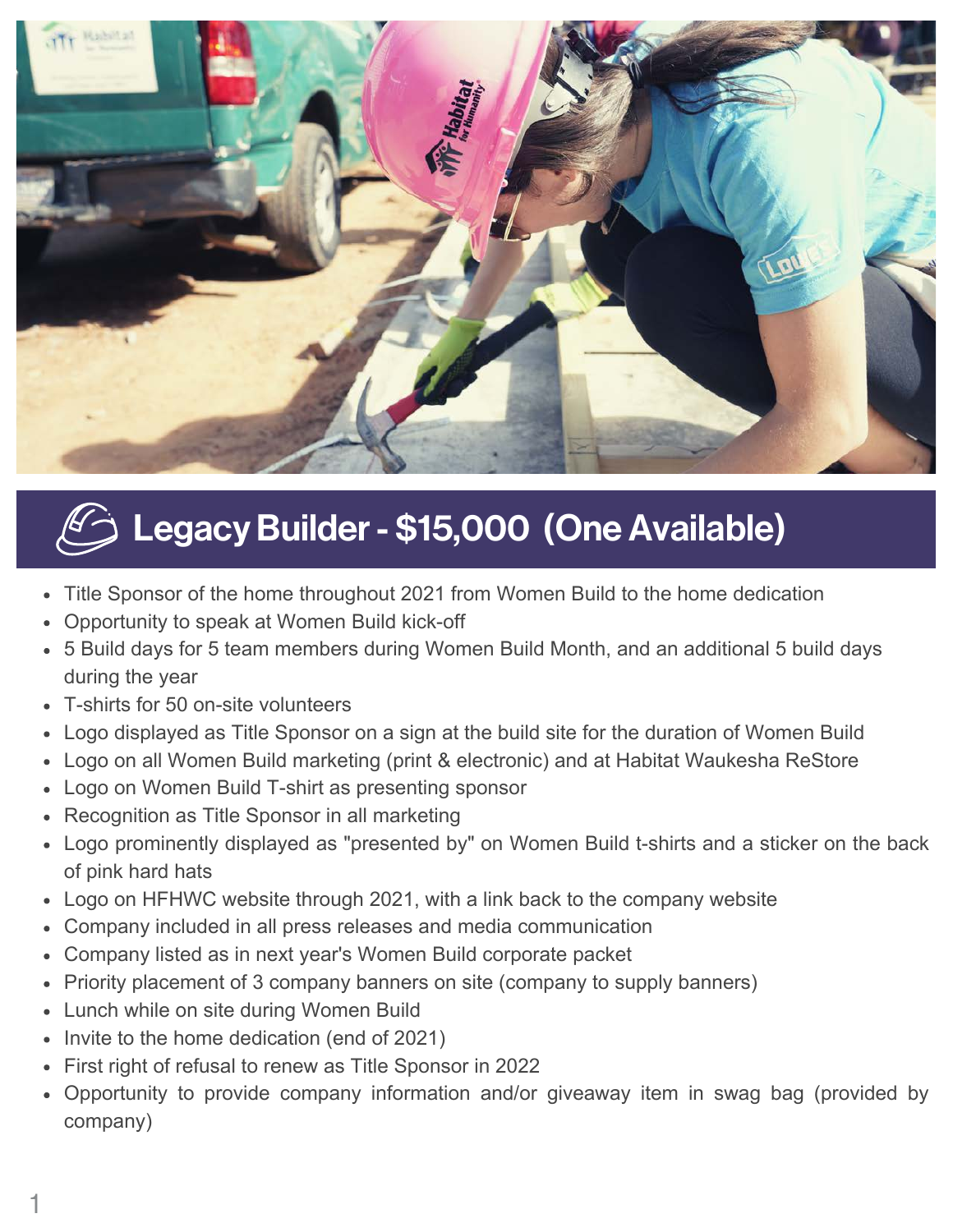

#### Chief Construction Officer - \$7,000 (Two Available)

- 3 build days for 5 team members during Women Build Month
- T-shirts for 15 on-site volunteers
- Logo on Women Build T-shirt
- Logo displayed on a sign at the build site for the duration of Women Build
- Logo on all Women Build marketing (print & electronic) and at Habitat Waukesha ReStore
- Logo on HFHWC website through 2021, with a link back to the company website
- Company included in all press releases and media communication
- Company in next year's Women Build corporate packet
- Priority placement of 2 company banners on site (company to supply banners)
- Lunch while on-site during Women Build
- Invite to the home dedication (end of 2021)
- Opportunity to provide company information and/or giveaway item in swag bag (provided by company)

## Architect - \$5,000 كُ

- Logo on all Women Build marketing (print & electronic) and at Habitat Waukesha ReStore
- Logo displayed on a sign at the build site for the duration of Women Build (Company provides sign)
- 2 Build days for 5 team members during Women Build **Month**
- T-shirts for 10 on site volunteers
- Logo on Women Build T-shirt
- Company in next year's Women Build corporate packet
- Lunch while on-site during Women Build
- Logo on HFHWC website through 2021, with a link back to the company website
- Opportunity to provide company info and giveaway in swag bag